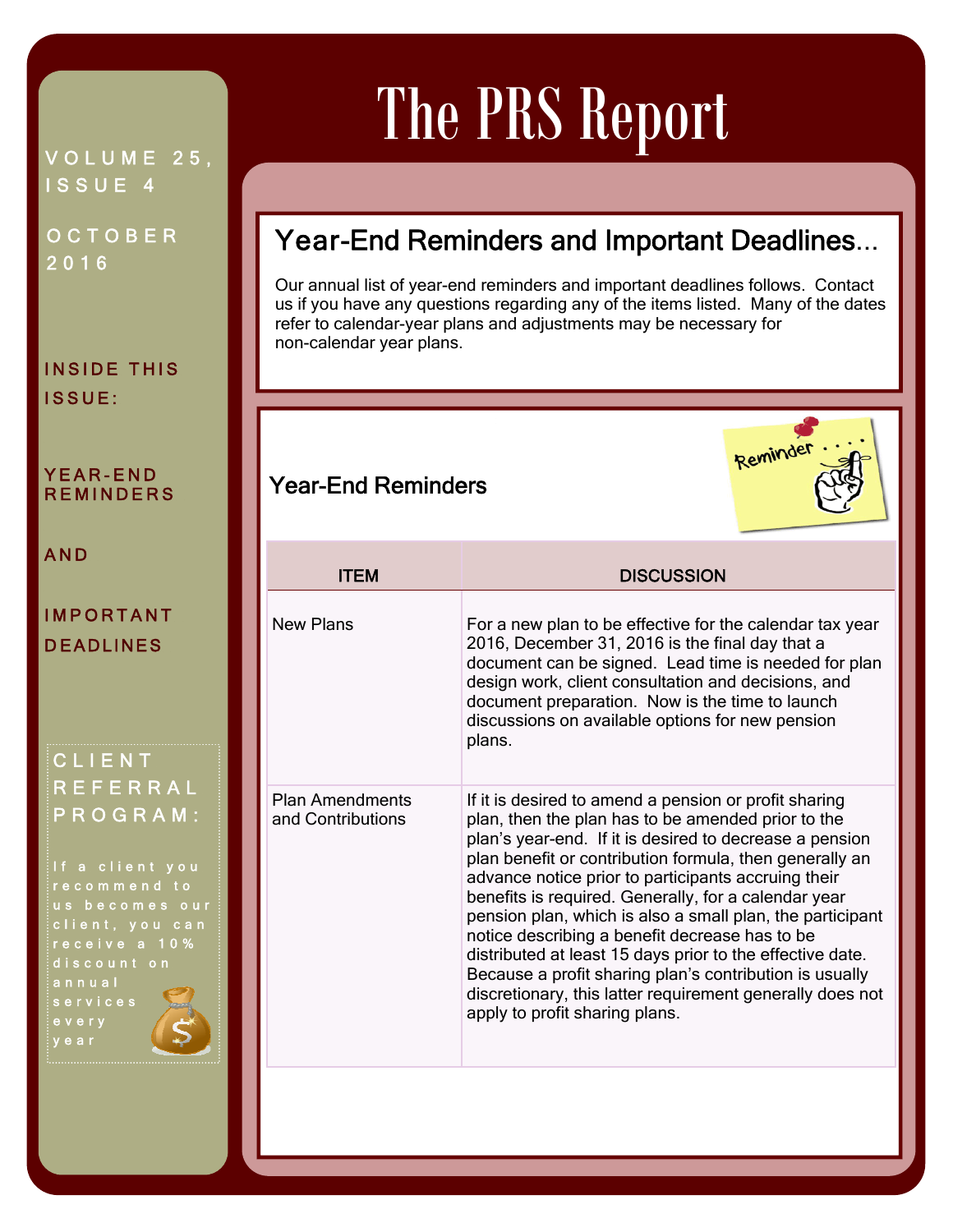## Year-End Reminders (continued)

| <b>ITEM</b>                                                  | <b>DISCUSSION</b>                                                                                                                                                                                                                                                                                                                                                                                                                                                                                                                                                                                                                                                                                                                                                                                                                                             |
|--------------------------------------------------------------|---------------------------------------------------------------------------------------------------------------------------------------------------------------------------------------------------------------------------------------------------------------------------------------------------------------------------------------------------------------------------------------------------------------------------------------------------------------------------------------------------------------------------------------------------------------------------------------------------------------------------------------------------------------------------------------------------------------------------------------------------------------------------------------------------------------------------------------------------------------|
| Safe Harbor 401(k)<br><b>Notices</b>                         | In order to maintain a Safe Harbor 401(k) plan, certain annual notices must<br>be distributed to eligible employees. One notice describes such<br>employees' rights and obligations regarding the coming plan year. The<br>other notice states the Employer's contribution commitment for the safe<br>harbor profit sharing contribution for the current plan year. These notices<br>must be distributed between 30 and 90 days before the end of the current<br>plan year (between October 2, 2016 and December 1, 2016 for a calendar<br>year plan).                                                                                                                                                                                                                                                                                                        |
| Salary-Reduction<br>Elections                                | Participant 401(k) and Cafeteria Plan elections generally have to be made<br>prior to the beginning of the plan year. Before the end of 2016, plan<br>sponsors should confirm that election options have been communicated<br>and participant elections made for calendar-year plans.<br>Note that, effective January 1, 2015, premiums paid by individuals for<br>individual health insurance coverage obtained on the Individual Exchanges<br>mandated by the Affordable Care Act are not eligible for pre-tax treatment<br>under cafeteria plans.                                                                                                                                                                                                                                                                                                          |
| Cafeteria Plan Flexible<br><b>Spending Accounts</b><br>(FSA) | Cafeteria Plan rules require that plan participants forfeit unused amounts<br>remaining at the end of the plan year, unless the Plan provides for a "grace<br>period" of up to 21/2 months after the plan year end or for a "carryover" to<br>the following plan year of up to \$500 of unused FSA amounts remaining at<br>the end of the plan year. Employees should be reminded of this "use it or<br>lose it rule" and budget their medical and dependent-care expenses<br>accordingly. The cost of an over-the-counter medicine or drug can no<br>longer be reimbursed unless a prescription is obtained, with certain<br>exceptions such as insulin. This applies to any expense even when<br>applied to grace period claims.<br>Please note that dependent-care salary deductions have to be reported as<br>a separate item on the employee's W-2 Form. |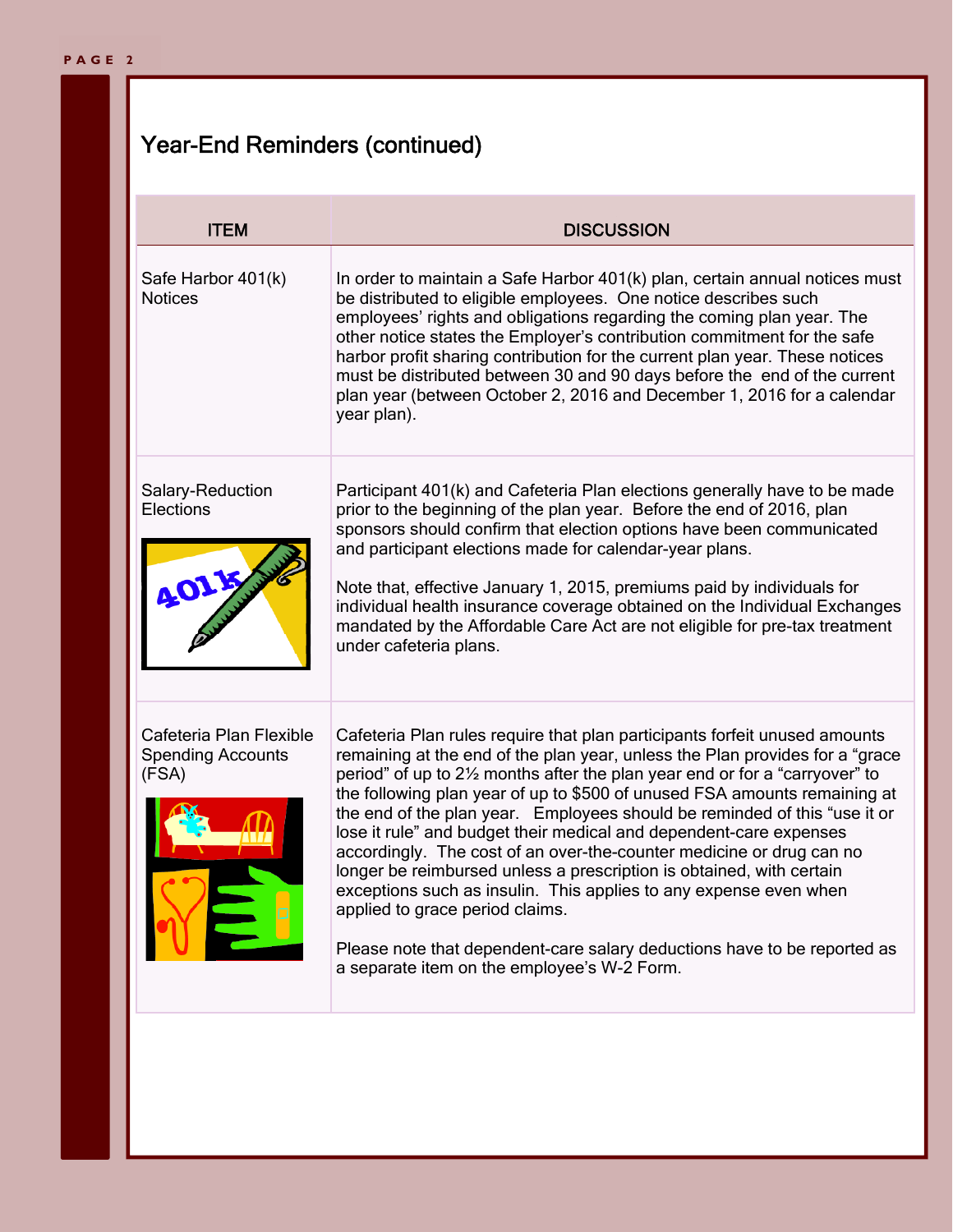## Year-End Reminders (continued)

| <b>ITEM</b>                                                                            | <b>DISCUSSION</b>                                                                                                                                                                                                                                                                                                                                                                                                                                                                                                                              |  |
|----------------------------------------------------------------------------------------|------------------------------------------------------------------------------------------------------------------------------------------------------------------------------------------------------------------------------------------------------------------------------------------------------------------------------------------------------------------------------------------------------------------------------------------------------------------------------------------------------------------------------------------------|--|
| Participant-directed<br>Investments                                                    | If participants self-direct their plan investments, then these investments<br>should be reviewed for suitability no less often than annually. It is the plan<br>administrator's fiduciary responsibility to provide appropriate investment<br>choices. It is also the plan administrator's responsibility to provide both<br>annual and quarterly notices to the participants. Be sure those notices<br>comply with the fee disclosure regulations.                                                                                            |  |
| Retirement-plan<br><b>Distribution</b><br>Withholding and<br>Reporting<br>Requirements | Form 945 is used to report distribution income-tax withholding, and Forms<br>1099-R and 1096 are used to report retirement plan distributions. If<br>distributions were made in 2016, then the filing deadlines are January 31,<br>2017 for Form 945 and for the participant copy of Form 1099-R, and<br>February 28, 2017 for Form 1096 and for the Internal Revenue Service<br>copy of Form 1099-R. Generally, your accountant or bookkeeper will<br>prepare Form 945.<br>The Trust should have a Trust Identification Number (TIN) which is |  |
|                                                                                        | different from the Corporate Employer Identification Number (EIN). The<br>TIN should be used to report plan distributions and as the identification<br>number for asset accounts. If the Trust does not have a separate number,<br>please notify us so that we can apply for one.                                                                                                                                                                                                                                                              |  |
|                                                                                        | Please note that you must use the Electronic Federal Tax Payment<br>System (EFTPS) to make your plan distribution withholding tax deposits. If<br>you don't have an EFTPS account under the TIN, then you must establish<br>one.                                                                                                                                                                                                                                                                                                               |  |
| Age 701/2 Minimum<br><b>Required Distributions</b>                                     | Generally, distributions must be taken by December 31st. If age 701/2 is<br>attained in 2016, then the 2016 distribution may be postponed until April 1,<br>2017. Two distributions would then be required in 2017 (the 2016<br>distribution by April 1, 2017, and the 2017 distribution by December 31,                                                                                                                                                                                                                                       |  |
|                                                                                        | $2017$ ).<br>Subject to certain conditions, the Plan may allow non-5% owners to delay<br>commencement of the distributions if still actively employed. However,<br>individuals are still required to take IRA distributions (except for Roth IRA<br>accounts) once they have attained age 70 <sup>1/2</sup> .                                                                                                                                                                                                                                  |  |
|                                                                                        | Because the age 701/2 requirements are complicated and because there is<br>a 50% excise tax for the amounts not taken which should have been, we<br>suggest that you contact us if you have any questions.                                                                                                                                                                                                                                                                                                                                     |  |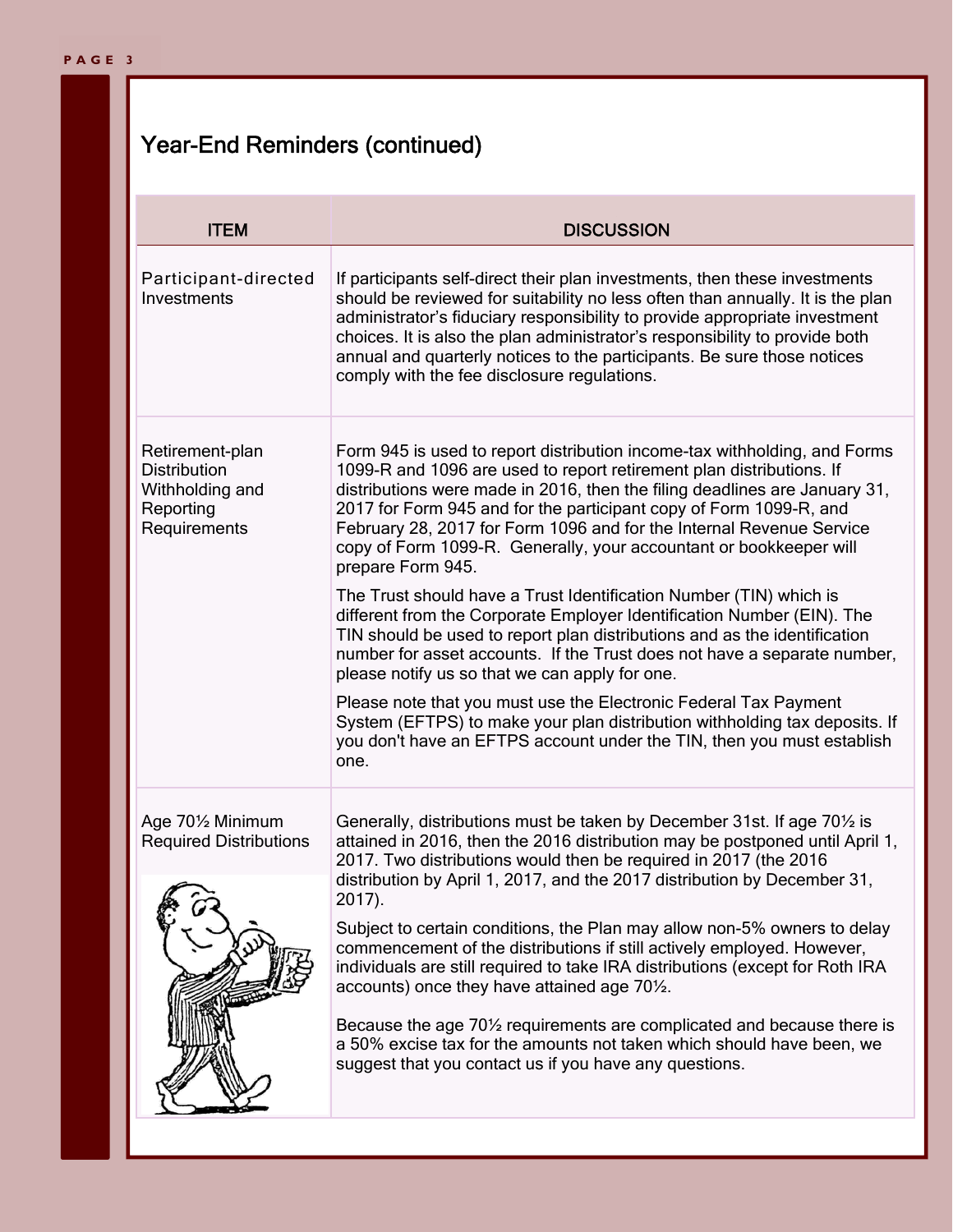## Year-End Reminders (continued)

| <b>ITEM</b>                          | <b>DISCUSSION</b>                                                                                                                                                                                                                                                                                                                                                                                                                                                                                                                                                                                                                                                                                                                                                                                                                                                                                                                                                                                                                                        |
|--------------------------------------|----------------------------------------------------------------------------------------------------------------------------------------------------------------------------------------------------------------------------------------------------------------------------------------------------------------------------------------------------------------------------------------------------------------------------------------------------------------------------------------------------------------------------------------------------------------------------------------------------------------------------------------------------------------------------------------------------------------------------------------------------------------------------------------------------------------------------------------------------------------------------------------------------------------------------------------------------------------------------------------------------------------------------------------------------------|
| <b>Fidelity Bond</b>                 | Except for one-participant plans or plans eligible to file a Form 5500-EZ,<br>ERISA requires that every fiduciary of an employee benefit plan and every<br>person who handles funds or other property of a plan be bonded.<br>The amount of the bond is generally 10% of the funds handled. The<br>coverage requirement is determined at the beginning of each year and<br>may have to be updated. You can obtain a bond from your casualty broker<br>or by visiting:<br>http://www.colonialsurety.com/fidelity_main.asp                                                                                                                                                                                                                                                                                                                                                                                                                                                                                                                                 |
| <b>Beneficiary Election</b><br>Forms | Each plan participant should be reminded that he can update his<br>Beneficiary Election by completing a new Form. Examples of when new<br>forms should be completed are as follows:<br>1. A participant whose marital or family status has changed since last<br>completing a Beneficiary Election Form should complete a new form.<br>2. A married participant, having attained age 35 since last completing a<br>Beneficiary Election Form, should complete a new Form.<br>3. A participant who has changed his estate plans since last completing<br>a Beneficiary Election Form may want to complete a<br>new Form.<br>Effective September 16, 2013, marriages of same sex couples which are<br>legally recognized in the jurisdiction in which such marriages took place<br>are recognized for qualified plan purposes. Be sure beneficiary forms<br>reflect the correct marital status of all participants. It may be worthwhile to<br>have all participants complete new forms. For more information, refer to<br>our newsletter of October 2013. |